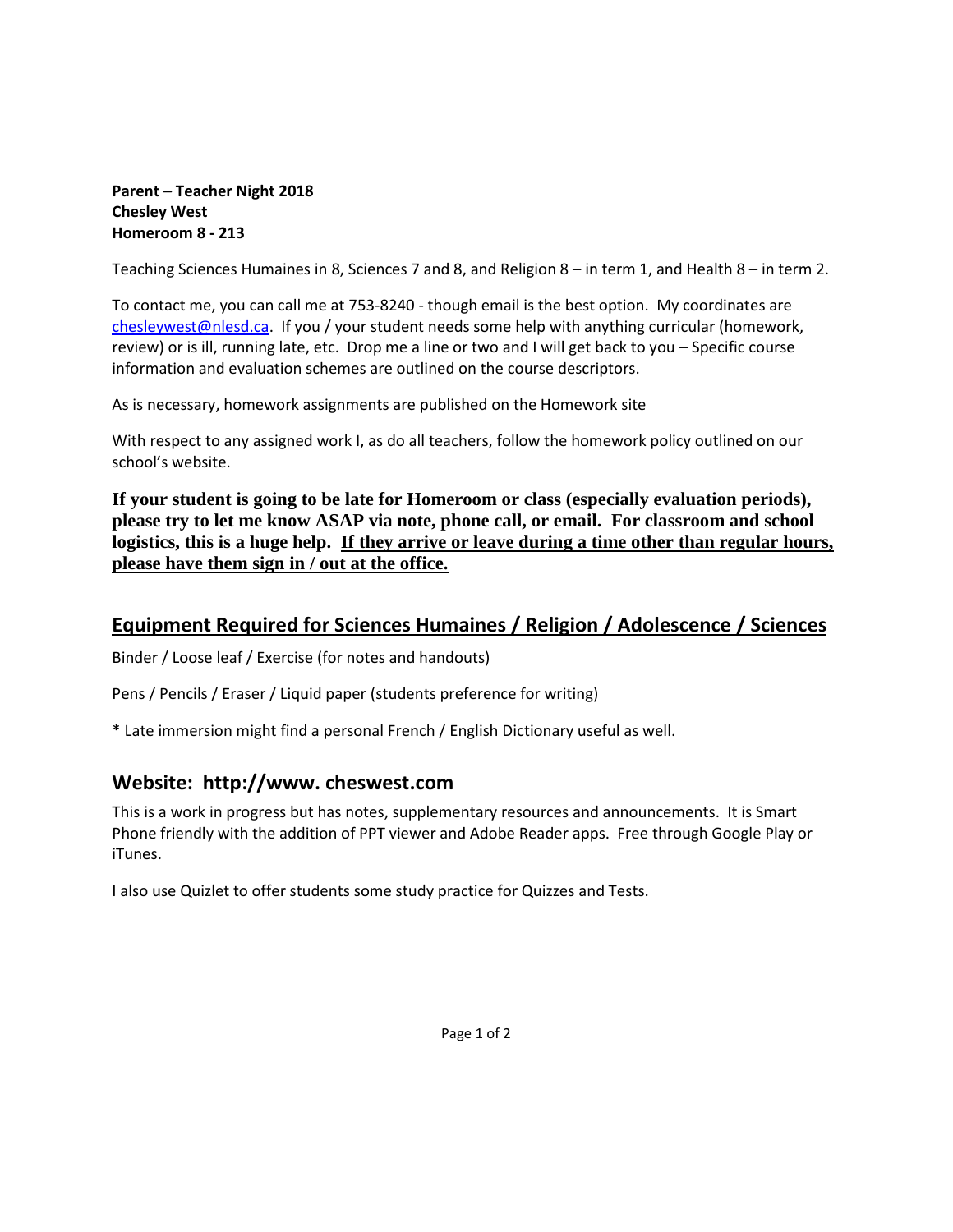

**Course Descriptor** Social Studies **Grade 8** September 1, 2017

### **Curriculum Document**

Grade 8 Social Studies - Newfoundland and Labrador History Curriculum Guide (Interim Edition, 2005) [http://www.ed.gov.nl.ca/edu/k12/curriculum/guides/socialstudies/index.html](http://www.ed.gov.nl.ca/edu/k12/curriculum/guides/socialstudies/index.html#gr8)

Foundation/Framework Document <http://www.ed.gov.nl.ca/edu/k12/curriculum/documents/socialstudies/social.pdf>

# **Authorized Resources**

- Voyage to Discovery: History of Newfoundland and Labrador 1800-Present (Teacher Resource).
- Voyage to Discovery: History of Newfoundland and Labrador 1800-Present (Student Resource).

### **Supplementary Resources**

The Log of Bob Bartlett - Book (2006)

### **Resource Links:**

**Professional Learning Site, Department of Education**

Page 2 of 2